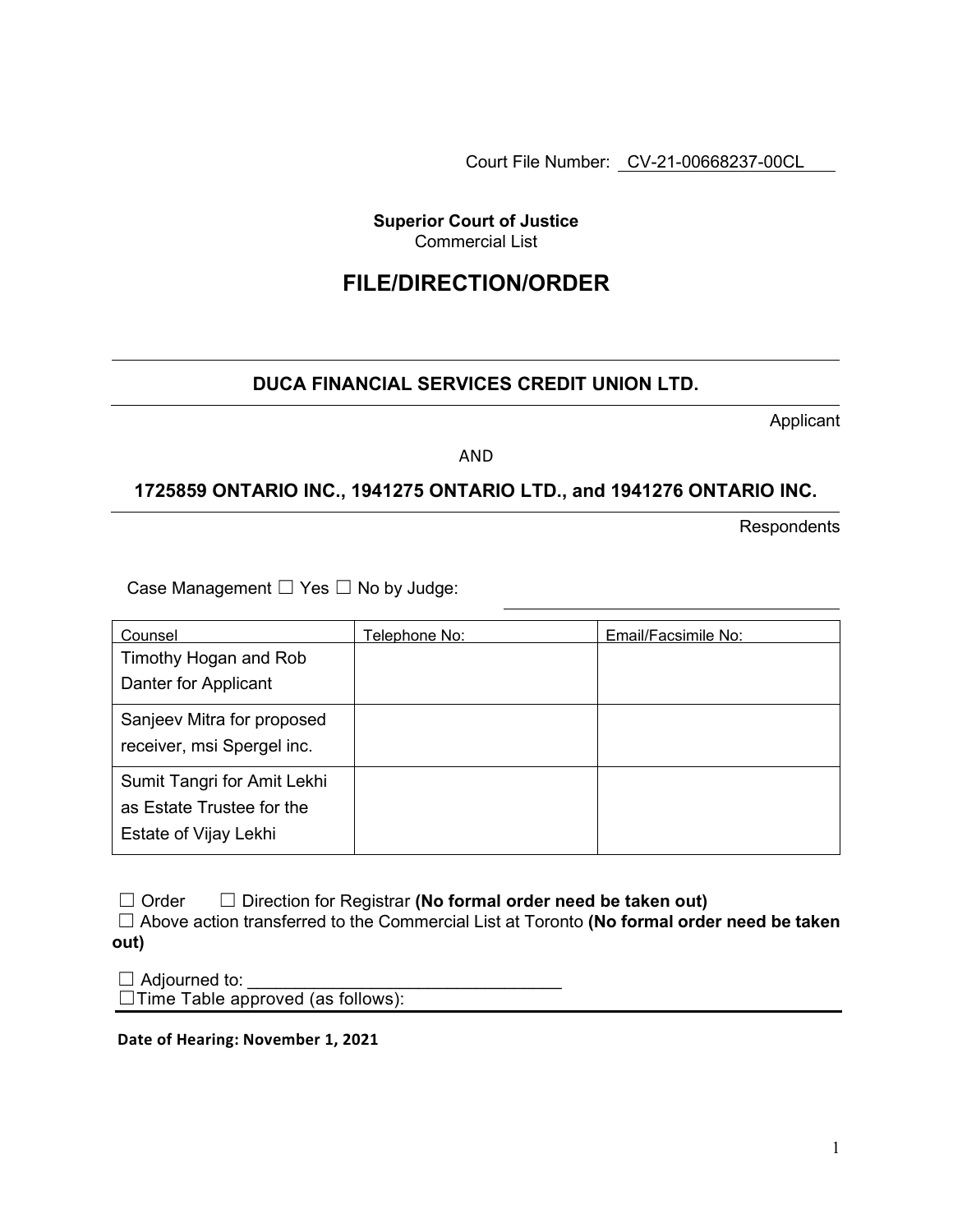#### **ENDORSEMENT**

[1] The Applicant, DUCA Financial Services Credit Union Ltd. ("DUCA"), moves for (i) an order validating service of the application materials in respect of its application for appointment of a receiver, and (ii) an order appointing msi Spergel inc. as Receiver (the "Receiver") , without security, of all of the assets, undertakings and properties of the Respondents 1725859 Ontario Inc. ("859"), 1941275 Ontario Ltd. ("275"), and 1941276 Ontario Inc. ("276") (collectively, the "Debtors") acquired for or used in relation to a business or businesses carried on by the Debtors, and of the real property described in Schedule "A" to the appointment order (the "Property").

#### **Motion for Order validating service**

[2] Aneel Jackson Shaukat ("Mr. Shaukat") is the sole officer and director of each of the Respondents, and is a guarantor of the obligations of the Respondents to DUCA.

[3] On December 17, 2020, Mr. Shaukat provided DUCA a Personal Net Worth Form in which he stated his address was 22 Banks Drive, Brampton, Ontario. A title search of the Banks property shows that it was transferred from Jackson Shaukat and Nargis Shaukat to 5022278 Ontario Inc. ("502"). The corporate profile report for 502 lists Mr. Shaukat as the sole officer and director of 502. A Ministry of Transportation Report against Mr. Shaukat lists his address as the Banks property. A Canada Revenue Agency notice of assessment lists Mr. Shaukat's address as the Banks property.

[4] On September 9, 10, and 12, 2021, a process server attended the Banks property, a residential property, to serve the Respondents but was unable to deliver a copy of the motion materials to a resident there.

[5] On October 15, 2021, a process server left copies of the Application Record for each of the Respondents at the front door of the Banks Property and on October 18, 2021, mailed copies of the Application Record by regular mail to each of the Respondents at the Banks property.

[6] On September 22, 2021, a process server mailed a copy of the Application Record to each of the Respondents at their registered office address, 200-1920 Yonge Street, Toronto, Ontario.

[7] On the Personal Net Worth Form provided by Mr. Shaukat to DUCA, his email address was shown. On October 20, 2021, Timothy Hogan, counsel for DUCA, sent an email to Mr. Shaukat at this email address providing details of the application to be heard on November 1, 2021, the attempted service of the Application Record on the Respondents, and he attempted to speak with him by calling the telephone number provided on the Personal Net Worth Form. There was no response to this email and it did not bounce back as undeliverable.

[8] On October 21, 2021, Corey Taylor, a process server, swore an affidavit of attempted service which detailed his attempts to serve the Application Record. These are set out in the supporting affidavit for the motion to validate service at para. 15.

[9] On October 22, 2021, the deponent of the affidavit delivered in support of the motion for an order validating service received an email from Nikola Grguric of Elite Property Management Inc., property manager of the 859 property, who confirmed that Mr. Shaukat is the "off-site owner" and the address they have on record for him is the Banks property.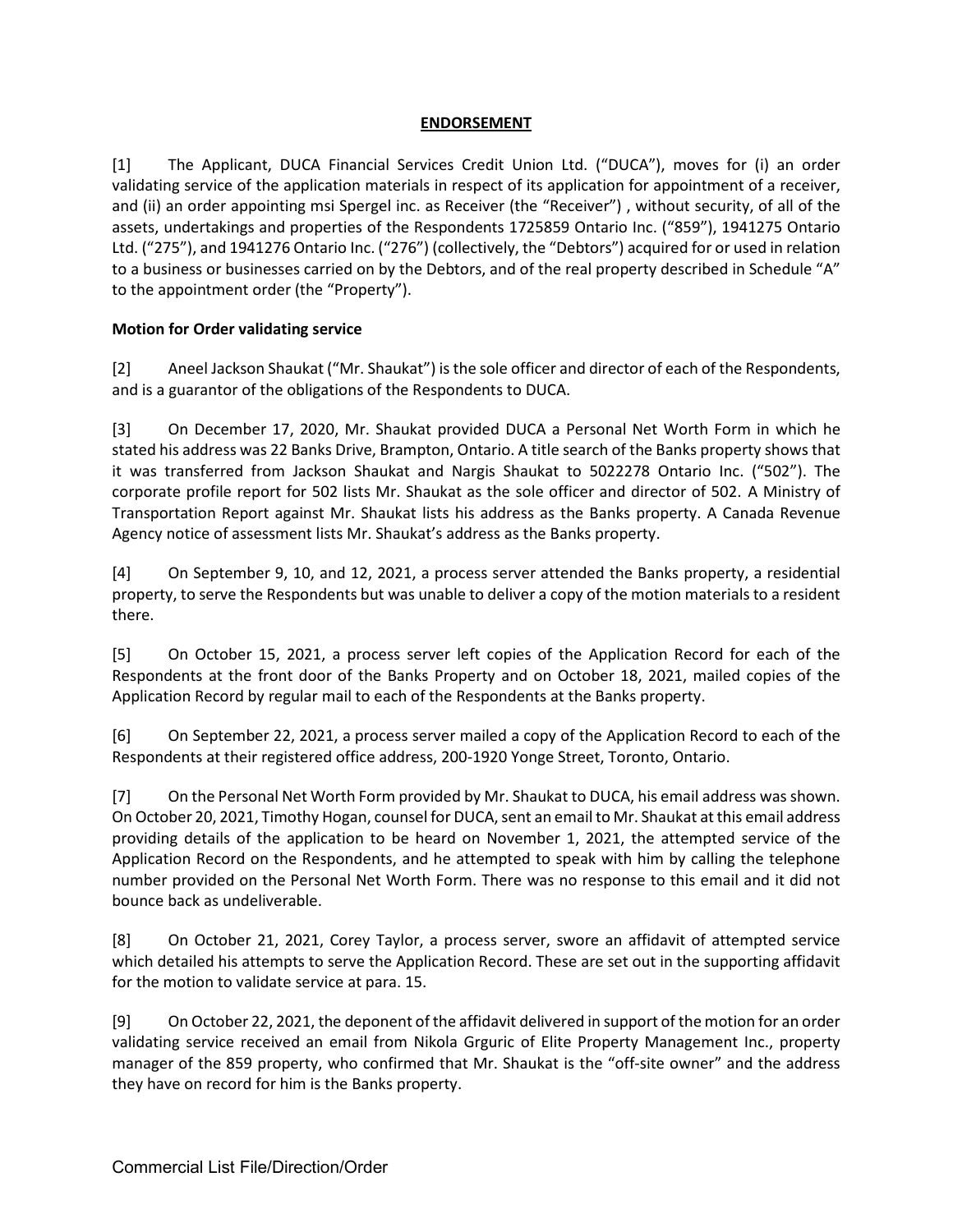[10] October 26, 2021, copies of the Application Record were couriered to the addresses of the properties owned by the three Respondents, the 859 property, the 275 property, and the 276 property.

[11] I am satisfied on the evidence before me that the Application Record came to the notice of Mr. Shaukat. DUCA also complied with rule 16.03 (6) of the *Rules of Civil Procedure* with respect to service on a corporation by an alternative to personal service.

[12] I make an order pursuant to rule 16.08 of the *Rules of Civil Procedure* validating service.

#### **Application to appoint receiver**

[13] The Debtor, 859, is the owner of real property municipally known as 629 King Street West, Suite 217, Toronto, Ontario comprising a residential condominium unit (the "859 Property"). DUCA holds a first priority charge over the 859 Property (the "859 Mortgage").

[14] There are two subsequent mortgagees of the 859 property, being 1226460 Ontario Inc. ("122 Ontario") and Dominic Nano ("Nano"), which charges were granted without the knowledge or consent of DUCA.

[15] There are property tax arrears owing in relation to the 859 property as at July 7, 2021: (a) for the tax year 2021, the sum of \$27.25; and (b) for the tax year 2020, the sum of \$1,315.46.

[16] The Debtor, 275, is the owner of real property municipally known as 3 Glenmanor Drive, Brampton, Ontario, a residential property (the "275 Property").

[17] DUCA holds a first priority charge over the 275 Property (the "275 Mortgage").

[18] There are three subsequent mortgagees of the 275 Property, being 122 Ontario, Nano, and Vijay Lekhi ("Lekhi"), which charges were granted without the knowledge or consent of DUCA.

[19] Lekhi is deceased and is represented by Amit Lekhi, as Estate Trustee for the Estate of Vijay Lekhi. The Lekhi Estate has commenced enforcement proceedings as against the 275 Property, and issued statutory notices to 275, including a Notice of Sale under Mortgage/Charge to 275. The Lekhi Estate has commenced an action naming 275 as a defendant in a proceeding in the Ontario Superior Court of Justice at Brampton.

[20] There are property tax arrears owing in relation to the 275 Property, as at July 7, 2021: (a) for the tax year 2021, the sum of \$5,379.37; and (b) for the tax year 2020, the sum of \$2,832.23.

[21] The Debtor, 276, is the owner of real property municipally described as 50 Queen Street East, Brampton, Ontario, a commercial property (the "276 Property"). The three properties, together, are referred to as the "Real Properties").

[22] DUCA holds a first priority charge over the 276 Property (the "276 Mortgage").

[23] There are two subsequent mortgagees of the 276 Property, being 122 Ontario and Nano, which charges were granted without the knowledge or consent of DUCA.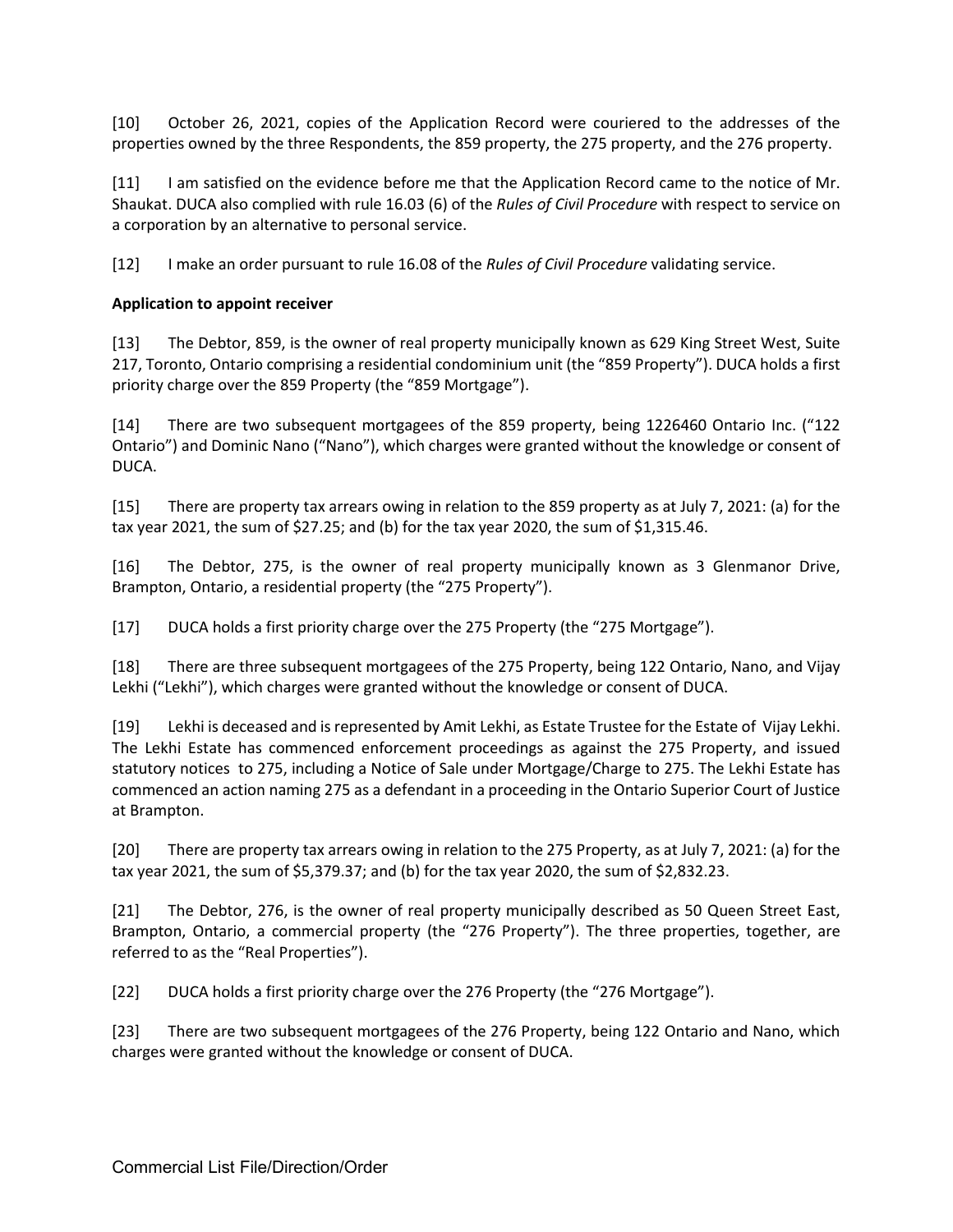[24] There are property tax arrears owing in relation to the 276 Property as at July 7, 2021: (a) for the tax year 2021, the sum of \$27,009.75; and (b) for the tax year 2020, the sum of \$29,125.56.

[25] As of August 23, 2021, the Debtors were indebted to DUCA in the amount of \$2,826,327.15 plus accruing interest and DUCA's continuing costs of enforcement (the "Obligations"), in respect of certain financing advanced to the Debtors pursuant to the terms of the Commitment Letter dated June 6, 2018, as amended by way of Amendment to Commitment dated June 22, 2018 (collectively, the "Letter Agreement"). The credit facility established by the Letter Agreement, upon which funds were advanced by DUCA to the Debtors, is a mortgage loan in the sum of \$2,900,000. The Mortgage Loan matured on August 30, 2021.

[26] The Obligations are secured by, among other things, (a) a General Security Agreement from the Debtors dated June 22, 2018 (the "GSA"); (b) collateral Charge/Mortgage from 859 in the principal sum of \$2,900,000 as governed by a schedule of additional provisions attached thereto (the "Charge Provisions"); (c) assignment of rents from 859 dated June 22, 2018; (d) assignment of condominium voting rights dated June 22, 2018 from 859 to DUCA with regard to the 859 Property; (e) collateral charge/Mortgage from 275 and 276 in the principal sum of \$2,900,000 over the 275 and 276 Properties (the "275 Mortgage" and the "276 Mortgage" and, collectively with the 859 Mortgage, the "Mortgages") as governed by the Charge Provisions; and (f) assignment of rents from 275 and 276 dated June 22, 2018.

[27] The Financing is governed by, among other things, the terms and conditions contained within the Letter Agreement which include (i) that the Debtors would pay, when due, all taxes levied against the Real Properties; (ii) that the Debtors would pay, when due, all amounts owing to any government authority which, if unpaid, would give such authority recourse for such amounts ranking in priority to the security; (iii) that the Debtors would not register any encumbrances on the Real Properties aside from the Mortgages; (iv) that DUCA would have the right to terminate the Letter Agreement and seek full repayment of the Obligations on the occurrence of any of the following: (a) in the sole opinion of DUCA, a material adverse change in the condition of any of the Real Properties, the Borrowers, or the actual or anticipated revenues from any of the Real Property; and (b) the Debtors become subject to any insolvency proceedings; and (v) that the non-compliance with any terms of the Letter Agreement constituted a Default by the Debtors thereunder, and that on such Default, DUCA was entitled, among other things, to appoint a Receiver over the Real Properties.

[28] DUCA has registered financing statements as against the Debtors pursuant to the provisions of the *Personal Property Security Act* (Ontario) to perfect its security interest in the personal property of the Debtors secured under the GSA.

[29] By letter dated May 31, 2021 (the "Default Letter"), DUCA advised the Debtors of certain of the Defaults and stated that absent payment in full of the Obligations within 30 days, DUCA would commence enforcement proceedings as against the Debtors. The Debtors failed to repay the Obligations within 30 days of the Default Letter, which constitutes a further default under the financing.

[30] As a result of the continuing defaults, DUCA delivered to each of the Debtors a demand for payment and a Notice of Intention to Enforce Security pursuant to section 244 (1) of the *Bankruptcy and Insolvency Act* ("BIA"), each dated July 16, 2021. All statutory notice periods under the demands have expired, and the Debtors have failed to cure the defaults.

[31] The Charge Provisions and the Letter Agreement grant DUCA the power to appoint a Receiver over the Real Properties, as a result of the defaults.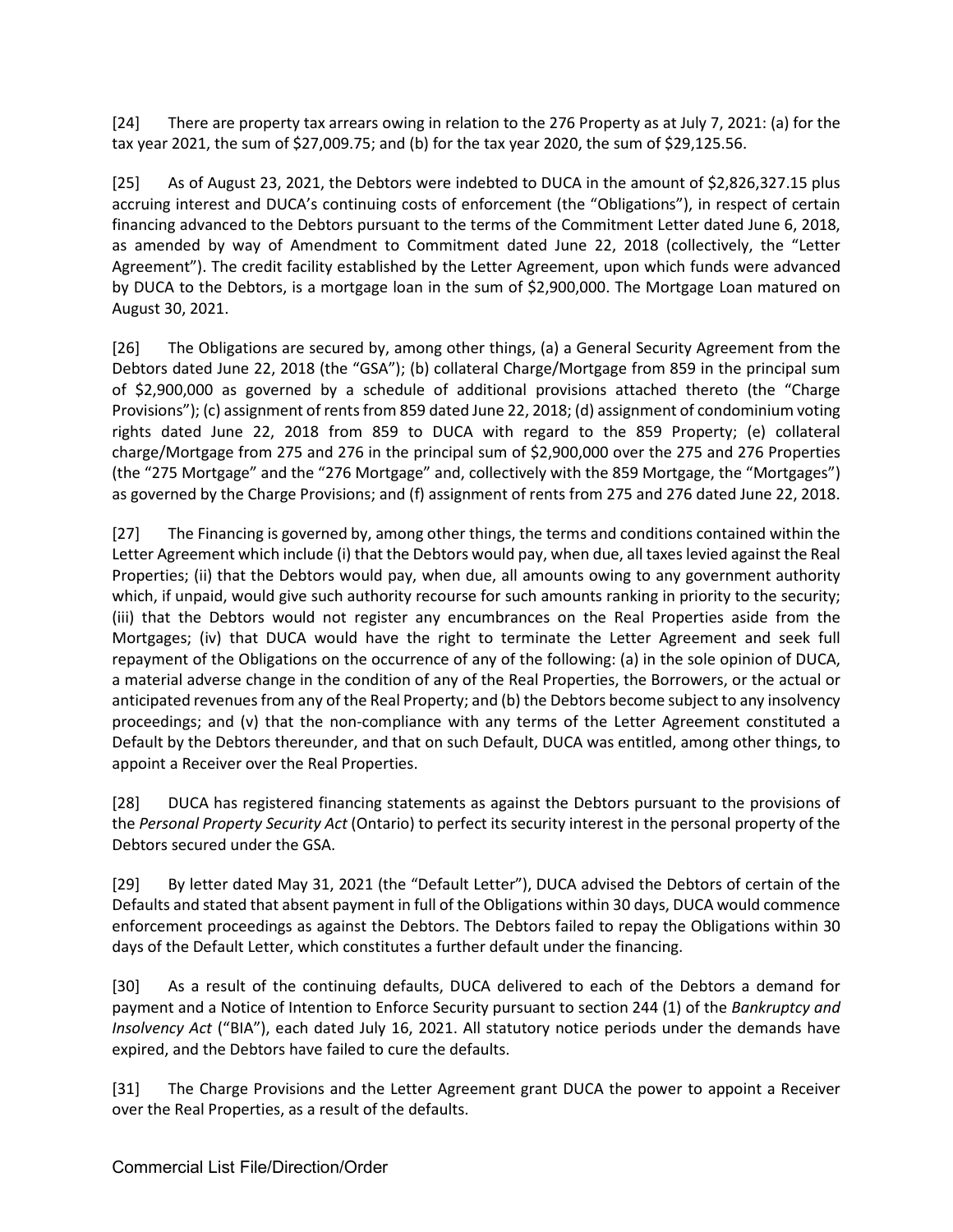[32] The GSA grants DUCA the right to appoint a Receiver over all personal property of the Debtors secured by the GSA, as a result of the defaults of the Debtors under the financing.

[33] msi Spergel inc. has consented to act as Receiver.

[34] Subsection 243(5) of the BIA provides that an application under subsection 243(a) of the BIA is to be filed in a court having jurisdiction in the judicial district of the "locality of the debtor", which is defined in s. 2 of the BIA. The debtors are Ontario companies with registered addresses in Toronto. One of the three properties is in Toronto. I am satisfied that this application is properly before the Ontario Superior Court of Justice (Commercial List).

[35] Section 244 (1) of the BIA requires that a secured creditor provide an insolvent person with the requisite advance notice of its intention to enforce security. DUCA sent the demands together with its Notice of Intention to Enforce Security pursuant to the BIA to the Debtors on July 16, 2021. Any applicable notice periods have expired.

[36] Section 101 of the *Courts of Justice Act*, as amended, provides for the appointment of a receiver where it is "just and convenient". Section 243 (1) of the BIA also provides that on an application by a secured creditor, this Court may appoint a receiver if it considers it to be just and convenient to do so to (a) take possession over the assets of an insolvent person; (b) exercise any control that the Court considers advisable over the property and business; or (c) take any other action that the Court considers advisable.

[37] The existence of a contractual right to appoint a receiver in the loan agreement and related transaction documents is a key factor, and transforms the appointment of a receiver from an extraordinary remedy to relief that is more granted as a matter of course, especially in cases in which the circumstances further support such an appointment. This relief is less extraordinary when dealing with a default under a mortgage. See *RMB Australia Holdings Limited v. Seafield Resources Ltd.*, 2014 ONSC 5205 (Commercial List), paras. 28-29; *Confederation Life Insurance Co. v. Double Y Holdings Inc.*, 1991 CarswellOnt 1511 (Ont. S.C. (Commercial List)), at para. 20.

[38] When the factors in *Confederation Life* are considered, I am satisfied that DUCA has shown that it is just and convenient to appoint a receiver for the following reasons:

- a. the Debtors contractually agreed to the appointment of a receiver.
- b. The loan agreement is in default, demand was made on the indebtedness, and the applicable notice periods have elapsed.
- c. DUCA is concerned that the Debtors do not have the working capital needed to repair or maintain the Real Properties. In such circumstances, there is a risk that the realizable value of the Property would continue to diminish.
- d. The Debtors' liquidity crisis will continue to worsen in the absence of action. A receiver will be able to take the necessary steps to preserve the Property, including conducting an orderly sale process that will generate recoveries for creditors.
- e. DUCA has lost confidence in the Debtors' management. This is described more fully in the supporting affidavit filed for the receivership application.